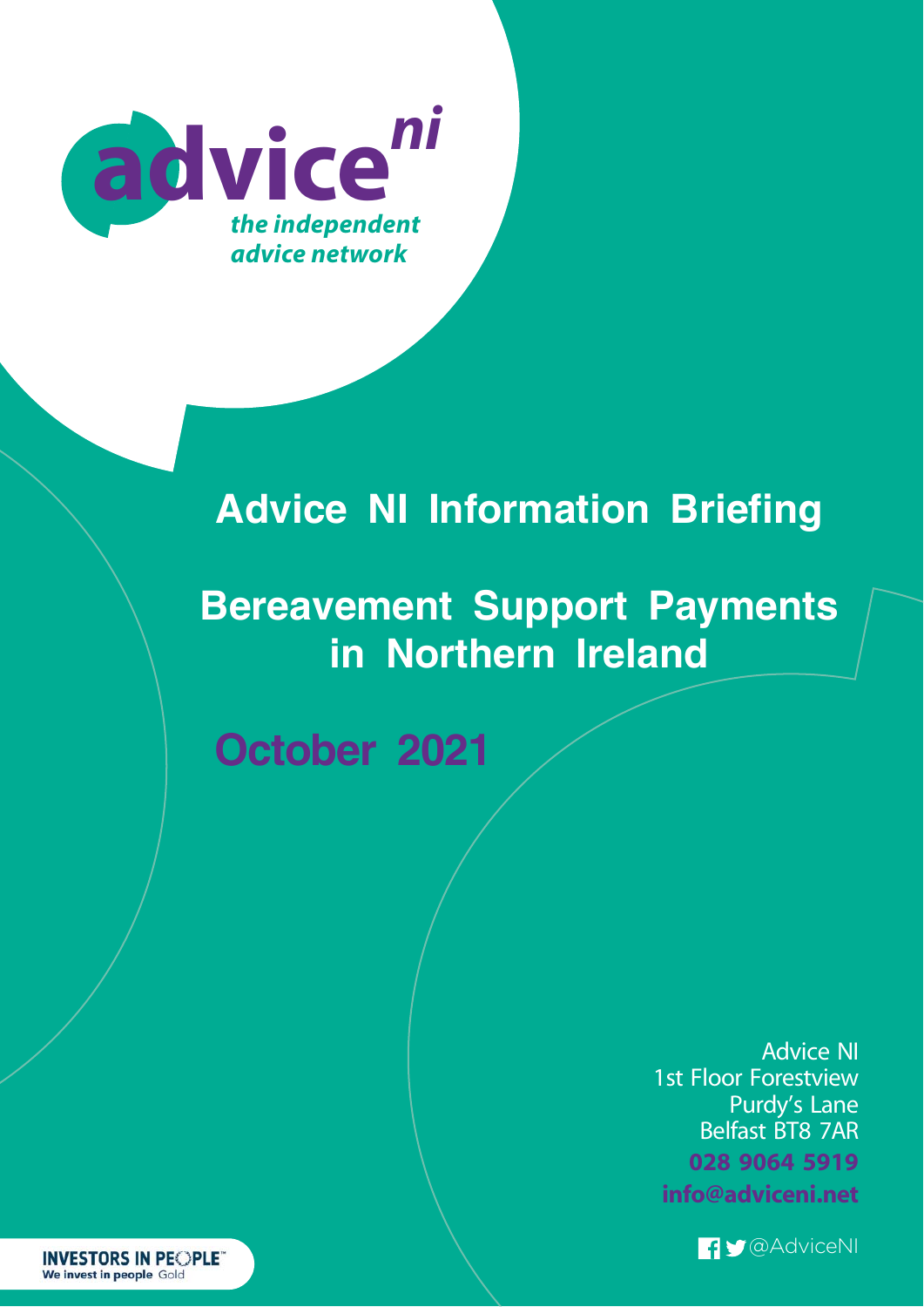

# **Advice NI Information Briefing**

# **Bereavement Support Payments in Northern Ireland**

# **Contents**

# <span id="page-1-0"></span>**Background**

State support for those effected by bereavement has been a feature of the welfare system in Britain since the inter-war period, when the first state-funded widow's and orphan's pensions were created. [1](#page-1-1) Despite some reform in the intervening decades, it was not until 2001 that the system was modernised with the introduction of bereavement benefits, which also extended support to widowers. The Bereavement Support Payment (BSP) consolidates the three elements of the previous bereavement benefit system – Bereavement Payment (BP), Bereavement Allowance (BA) and Widowed Parent's Allowance (WPA) – into a single benefit.[2](#page-1-2)

<span id="page-1-1"></span> <sup>1</sup> Pat Strickland & Graham Vidler, ['Widows' Benefits \(revised edition\)',](https://researchbriefings.files.parliament.uk/documents/RP98-100/RP98-100.pdf) *House of Commons Library Research Papers*, 98/100 (1998) [accessed 13 September 2021]

<span id="page-1-2"></span><sup>2</sup> Andrew Mackley & Steven Kennedy, ['Widowed Parent's Allowance'](https://commonslibrary.parliament.uk/research-briefings/cdp-2019-0006/), *House of Commons Library Research Briefing* (2019) [accessed 15 September 2021]

Disclaimer: These materials are the intellectual property of Advice NI and cannot be adapted, redistributed or reprinted without the express permission and license of Advice NI nor used to deliver or facilitate any training event without the express permission and license of Advice NI. Please check the issue date of this document and that you have the most recent information. © Advice NI 2021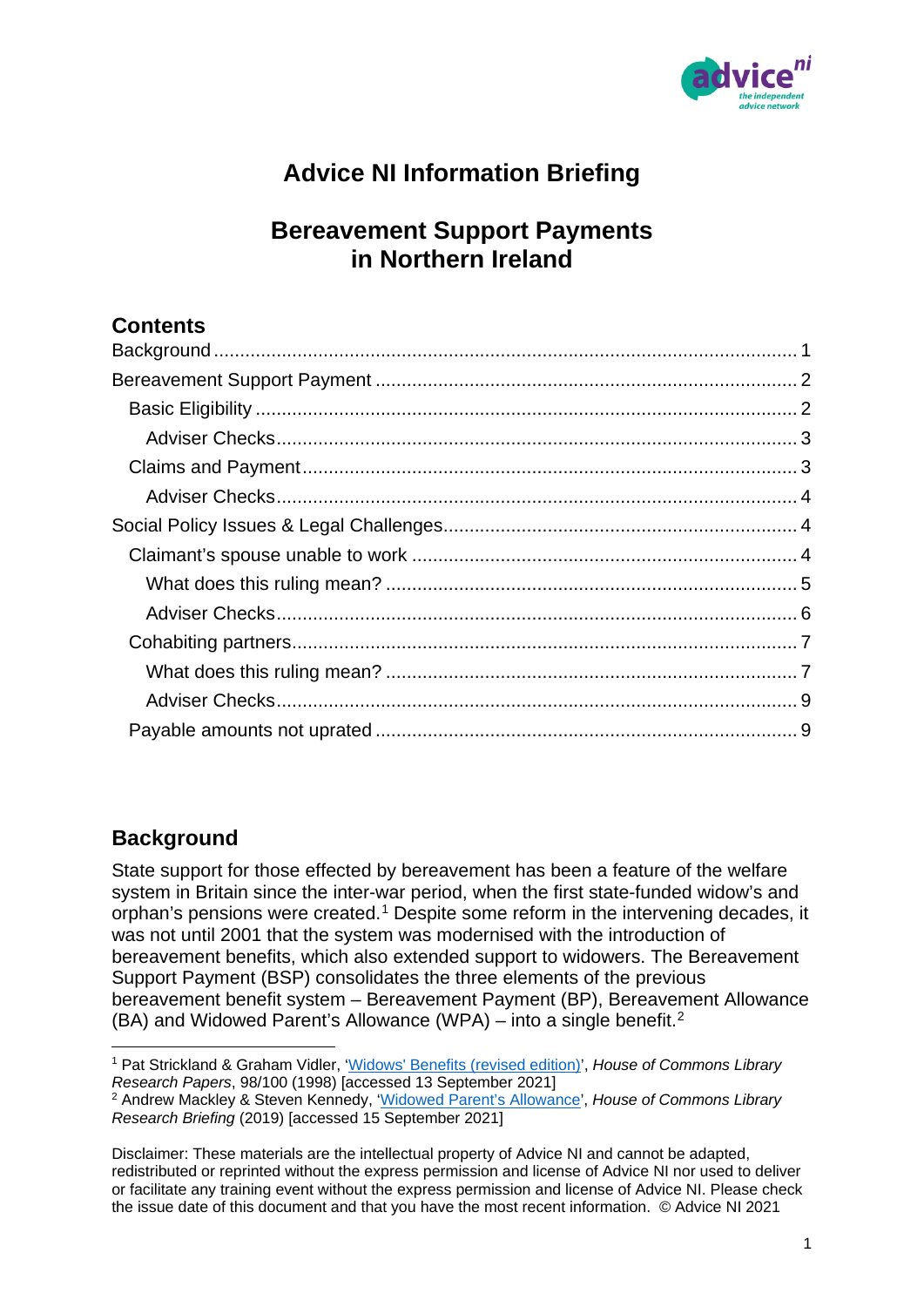BSP came into operation in Northern Ireland from  $6<sup>th</sup>$  April 2017 under the provisions of the [Pensions Act \(Northern Ireland\) 2015](https://www.legislation.gov.uk/nia/2015/5/part/5) and the [Bereavement Support Payment](https://www.legislation.gov.uk/nisr/2017/65/contents/made)  [Regulations \(Northern Ireland\) 2017](https://www.legislation.gov.uk/nisr/2017/65/contents/made) (since revoked and replaced). Where a bereavement occurred on or after 6<sup>th</sup> April 2017 the surviving spouse was required to submit a claim to BSP.<sup>[3](#page-2-2)</sup> The previous bereavement benefit system continues to operate on a legacy basis for bereavements that occurred before 6<sup>th</sup> April 2017.<sup>[4](#page-2-3)</sup>

Soon after the introduction of BSP significant legal challenges arose in relation to the provisions both of the legacy benefits and BSP itself. This briefing seeks to address the implications of the judgements arising from those cases and the recent response of the Department of Communities in Northern Ireland. However, in order to provide some helpful context we will begin by introducing the basic features of BSP.

# <span id="page-2-0"></span>**Bereavement Support Payment**

## <span id="page-2-1"></span>**Basic Eligibility**

BSP is a contribution-based social security benefit administered by the Department for Communities in Northern Ireland. It offers financial support to people of working age following the death of their spouse or civil partner. The main conditions of entitlement are as follows:

- claimant's spouse or civil partner died on or after 6 April 2017;
- claimant was under [State Pension age](https://www.gov.uk/state-pension-age) when their spouse or civil partner died:
- claimant ordinarily resident in the UK or any country with a reciprocal agreement;
- deceased paid sufficient [National Insurance contributions](https://www.gov.uk/national-insurance/national-insurance-classes) in any single tax year during their working life. [5](#page-2-4)

Given the potential complexity of contribution conditions it is worth making these as clear as possible. The contribution condition for BSP is met if both of the following apply:

- the deceased paid either Class 1 or 2 National Insurance contributions during any year of their working life;
- during that year they paid contributions on earnings of at least 25 times the Lower Earnings Limit for the year.<sup>[6](#page-2-5)</sup>

An exception to the contribution condition applies where the deceased was an employed earner and they died as a result of either an industrial accident or a

<span id="page-2-2"></span> <sup>3</sup> *[Decision Maker's Guide](https://www.communities-ni.gov.uk/publications/decision-makers-guide-volume-10)* (hereafter DMG) 59001; Pensions (2015 Act) (Commencement No. 5) Order (Northern Ireland) 2017, [art 2](https://www.legislation.gov.uk/nisr/2017/44/article/2/made)

<span id="page-2-3"></span><sup>4</sup> DMG 59002, also chapters 58 (Widow's Benefit) and 63 (Bereavement Benefit)

<span id="page-2-4"></span><sup>5</sup> DMG 59011; Pensions Act (Northern Ireland) 2015, § 29(1); [Bereavement Support Payment:](https://www.nidirect.gov.uk/articles/bereavement-support-payment#toc-0)  **[Eligibility](https://www.nidirect.gov.uk/articles/bereavement-support-payment#toc-0)** 

<span id="page-2-5"></span> $6$  DMG 59012; Pensions Act (Northern Ireland) 2015, § 30(1); for details of the National Insurance contribution thresholds in specific years, see [Rates and allowances: National Insurance contributions](https://www.gov.uk/government/publications/rates-and-allowances-national-insurance-contributions/rates-and-allowances-national-insurance-contributions)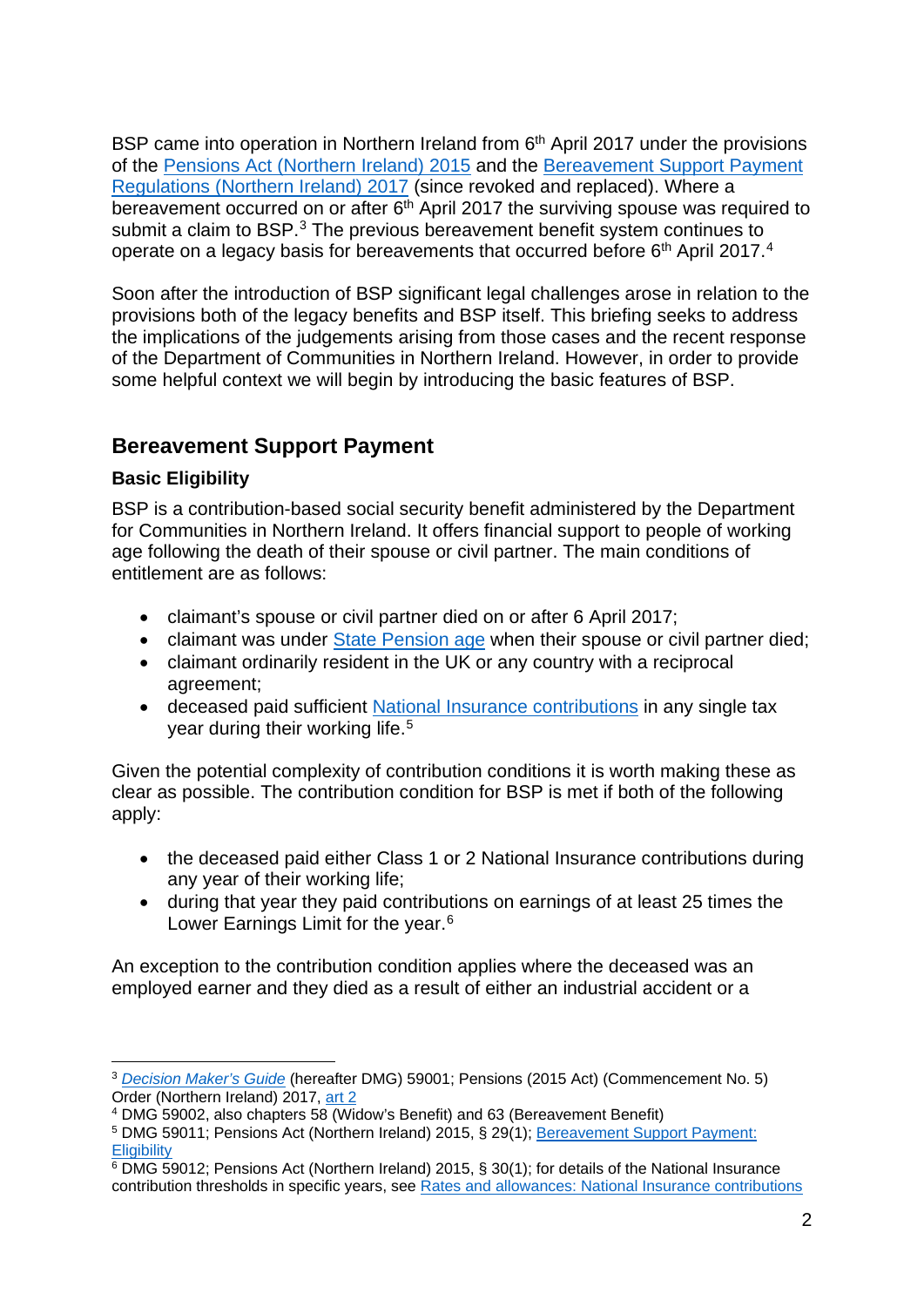prescribed disease. In that case it will be accepted automatically that the contribution condition has been met.[7](#page-3-2)

As with the previous bereavement benefit system there are no income or qualifying criteria for BSP, so in principle any surviving spouse or civil partner of working age can submit an application. In addition, there is no lower age limit for BSP and payment of the benefit will continue if the claimant remarries, enters into a civil partnership or moves in with a partner.<sup>[8](#page-3-3)</sup> However, entitlement to BSP will cease immediately once the claimant reaches State Pension age.<sup>[9](#page-3-4)</sup>

### <span id="page-3-0"></span>*Adviser Checks*

- Has the client's spouse or civil partner recently died?
- Is the client below State pension age?
- Did the client's spouse or civil partner pay National Insurance contributions at any time during their life?

# <span id="page-3-1"></span>**Claims and Payment**

Claims for BSP can be made either by [phoning the Bereavement Service](https://www.nidirect.gov.uk/contacts/bereavement-service) or [downloading an application form.](https://www.nidirect.gov.uk/publications/bereavement-support-payment-application-form) The Bereavement Service will also be able to assist with reporting the death to other benefits, where appropriate.

It is important that clients are supported to make claims as promptly as possible as this can affect the amount of benefit they will receive, both in terms of the amount of the first payment and the period over which the benefit will be paid. In the first instance, clients claiming within 12 months of the death of their spouse or civil partner will be entitled to an initial payment equivalent to the old Bereavement Payment. In addition, BSP is paid in up to 18 monthly instalments, equivalent to Bereavement Allowance and Widowed Parent's Allowance, running from the date the claimant's spouse or civil partner died, but this can only be backdated up to a maximum of 3 months from the date of claim.<sup>[10](#page-3-5)</sup> Therefore, the later the claim is made the fewer payments the claimant will receive.

There are two rates of BSP: standard and higher. A person will be paid the standard rate where they meet all criteria other than the conditions of entitlement to the higher rate.<sup>[11](#page-3-6)</sup> They will be entitled to the higher rate if any of the following apply:

- they were pregnant when their spouse or civil partner died;
- they were entitled to Child Benefit when their spouse or civil partner died;
- after the spouse or civil partner died, they become entitled to Child Benefit for a child or qualifying young person who was living with them or the deceased spouse or civil partner immediately before the spouse or civil partner died.<sup>[12](#page-3-7)</sup>

<span id="page-3-5"></span><sup>10</sup> DMG 59071; BSP (No. 2) Regs (NI), reg 2

<span id="page-3-2"></span> <sup>7</sup> DMG 59013; Pensions Act (Northern Ireland) 2015, § 30(3)

<span id="page-3-3"></span><sup>8</sup> DMG 59007

<span id="page-3-4"></span><sup>9</sup> DMG 59016; Pensions Act (Northern Ireland) 2015, § 29(5)

<span id="page-3-6"></span><sup>11</sup> DMG 59056; Bereavement Support Payment (No. 2) Regulations (Northern Ireland) 2019 (hereafter BSP (No. 2) Regs (NI)), reg 5

<span id="page-3-7"></span><sup>12</sup> DMG 59051; BSP (No. 2) Regs (NI), reg 4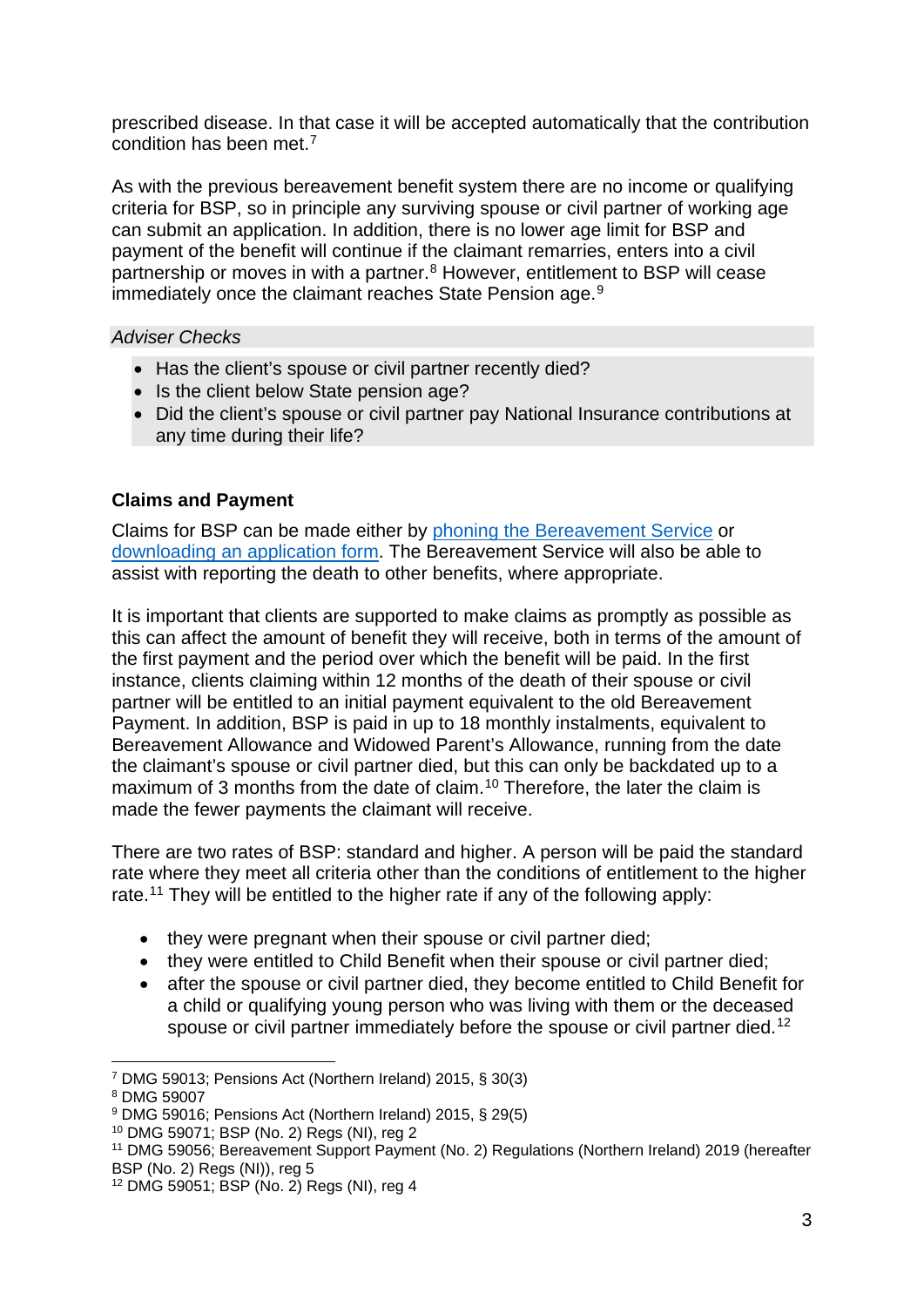At the time of writing (2021-22 tax year), the rates of BSP are as follows:<sup>[13](#page-4-3)</sup>

|          | <b>Initial Payment</b> | Monthly Instalments |
|----------|------------------------|---------------------|
| Higher   | £3,500 <sup>14</sup>   | £350 <sup>15</sup>  |
| Standard | £2,500 <sup>16</sup>   | £100 <sup>17</sup>  |

BSP is not taxable.<sup>[18](#page-4-8)</sup> In addition, it is not taken into account as income for the purposes of calculating entitlement to other benefits, although it can be treated as capital.[19](#page-4-9)

#### <span id="page-4-0"></span>*Adviser Checks*

- Did the death of the client's spouse or civil partner occur in the last 3 months?
- Did the death of the client's spouse or civil partner occur in the last 12 months?
- Does the client have children (and are they entitled to Child Benefit for them)?

# <span id="page-4-1"></span>**Social Policy Issues & Legal Challenges**

Any social security benefit has qualifying criteria, which will inevitably mean that not all will satisfy that criteria. Two individuals with a bereavement may not both be eligible for the BSP or the same amount of BSP.

One obvious inequality is that the claimant's spouse or civil partner needs to have paid a certain level of Class 1 or Class 2 National Insurance contributions in any single tax year during their working life. This is demonstrated by the first case below: only now, after a judicial review in 2020, can a person claim when their deceased partner was not able to work due to disability.

The second case relates to co-habiting (i.e. unmarried) partners, which was a problem with the legacy bereavement benefits that was not corrected on the introduction of BSP. Again, this stance was only addressed by the government following a legal challenge.

Finally, we briefly address the question of uprating – in contrast to most other benefits, rates of BSP are specified in legislation and are static relative to inflation.

### <span id="page-4-2"></span>**Claimant's spouse unable to work**

In August 2020, a judicial decision was reached in the case of Michael O'Donnell v Department for Communities. The claimant's wife died, leaving a young family. Her husband claimed BSP and was refused on the grounds that his wife had not paid the necessary contributions. This despite the fact that the claimant's wife had been

 <sup>13</sup> [Bereavement Support Payment: Payments](https://www.nidirect.gov.uk/articles/bereavement-support-payment#toc-1)

<span id="page-4-4"></span><span id="page-4-3"></span><sup>14</sup> DMG 59033; BSP (No. 2) Regs (NI), reg 3(2)

<sup>15</sup> DMG 59032; BSP (No. 2) Regs (NI), reg 3(1)

<span id="page-4-6"></span><span id="page-4-5"></span><sup>16</sup> DMG 59037; BSP (No. 2) Regs (NI), reg 3(5)

<span id="page-4-7"></span> $17$  DMG 59036; BSP (No. 2) Regs (NI), reg  $3(4)$ 

<span id="page-4-8"></span><sup>18</sup> [Income Tax: Tax-free and taxable state benefits](https://www.gov.uk/income-tax/taxfree-and-taxable-state-benefits)

<span id="page-4-9"></span><sup>19</sup> [Bereavement Support Payment: Effect on other benefits](https://www.nidirect.gov.uk/articles/bereavement-support-payment#toc-2)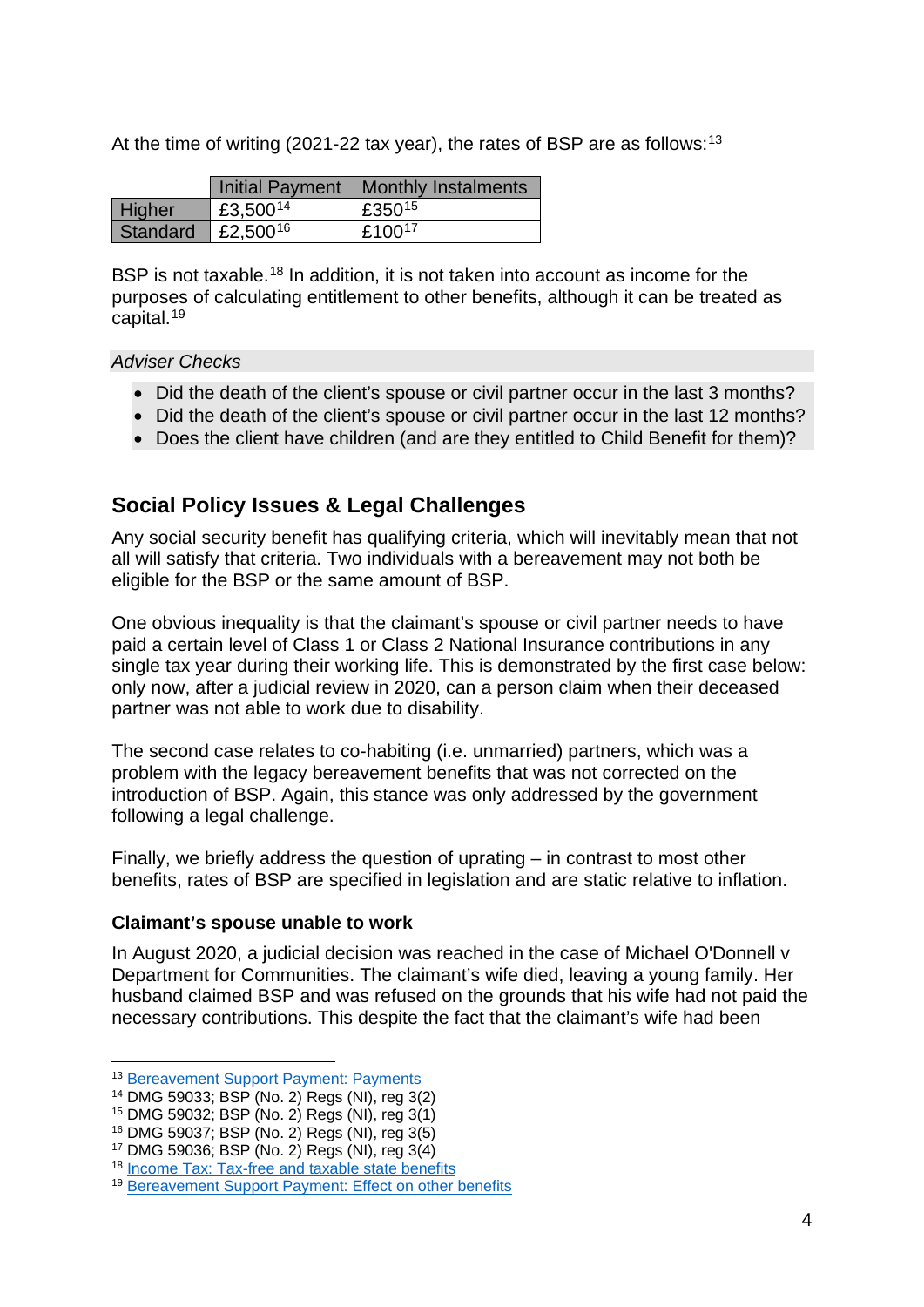severely disabled from a young age, and therefore not able to work and fulfil the contribution requirements.

The Court of Appeal ruled that current arrangements discriminate by treating the family of a deceased person who was never able to work the same as a family of a deceased person who chose not to work.[20](#page-5-1) The Court concluded:

…section 29(1)(d) of the 2015 Act should be read and given effect so that the contribution condition is to be treated as met if the deceased was unable to comply with section 30(1) throughout her working life due to disability. Reading and giving effect to the 2015 Act in this manner means that it is compatible with Article 14 ECHR read in conjunction with Article 8 and A1P1.[21](#page-5-2)

Central to the Court's ruling was its view that in treating disabled persons in the same way as non-disabled persons the Department had 'failed to comply with the positive obligation to make necessary distinctions between persons or groups whose circumstances are relevantly and significantly different.' The Court also noted that legislation could 'make an exception without undermining the contributory principle, as shown by section 30(3) of the 2015 Act.' [22](#page-5-3)

### <span id="page-5-0"></span>*What does this ruling mean?*

Although the Court was only able to make a declaration of incompatibility, which does not have direct effect on legislation,  $23$  in principle a person whose deceased partner was unable to work throughout their working life due to disability could now apply for BSP. As the Law Centre NI's Legal Officer, Owen McCloskey, said at the time of the judgement, this outcome 'confirms that the requirement for those who can never work to have paid contributions as a condition of entitlement to this benefit is unlawful.' [24](#page-5-5) Moreover, as barristers Elaine Banton and Joshua Yetman of 7BR Chambers have argued, the Court's 'broad approach to associative discrimination opens the door for claimants who have been refused BSP in Northern Ireland on the same basis as Mr O'Donnell to have those refusals reviewed. New claimants in the same situation will be able to apply without being barred due to their deceased spouse's inability to work.' [25](#page-5-6)

In light of the ruling, the Department published a memo for decision makers to formalise the principle in Departmental procedure (albeit without formal legislative backing).[26](#page-5-7) The memo provides guidance on the type of evidence that can be

<span id="page-5-2"></span><sup>21</sup> [\[2020\] NICA 36,](https://www.judiciaryni.uk/sites/judiciary/files/decisions/Michael%20O%27Donnell%20v%20Department%20for%20Communities.pdf) para 103 ('the 2015 Act' refers to the Pensions Act (Northern Ireland) 2015 and 'ECHR' refers to the [European Convention on Human Rights,](https://www.echr.coe.int/Pages/home.aspx?p=basictexts&c=) of which Article 14 addresses 'Prohibition of discrimination', Article 8 covers 'Right to respect for private and family life' and Article 1 of the First Protocol ('A1P1') 'Protection of property')

<span id="page-5-1"></span> <sup>20</sup> [Court of Appeal Rules in Favour of Family Denied Bereavement Support Payment](https://www.lawcentreni.org/news/court-of-appeal-rules-in-favour-of-family-denied-bereavement-support-payment) (2020)

<span id="page-5-3"></span><sup>&</sup>lt;sup>22</sup> Court Finds That Provisions for the Disabled in the Pensions Act (Northern Ireland) 2015 Are [Inadequate: Summary of Judgement](https://www.judiciaryni.uk/sites/judiciary/files/decisions/Summary%20of%20judgment%20-%20Court%20finds%20that%20provisions%20for%20the%20disabled%20in%20The%20Pensions%20Act%20(NI)%202015%20are%20inadequate.pdf) (2020) [\(alternative source\)](https://www.lawsoc-ni.org/summary-of-judgment-odonnell-v-department-for-communities) (the existing exception is addressed above, under [Basic Eligibility\)](#page-2-1)

<span id="page-5-4"></span><sup>&</sup>lt;sup>23</sup> Human Rights Act 1998,  $\hat{S}$  4(6)

<span id="page-5-5"></span><sup>&</sup>lt;sup>24</sup> Court of Appeal Rules in Fayour of Family Denied Bereavement Support Payment

<span id="page-5-6"></span><sup>25</sup> Elaine Banton & Joshua Yetman, ['Unlawful indirect associative disability discrimination',](https://2hde4y1lf0so1m4o3j3zb1gn-wpengine.netdna-ssl.com/wp-content/uploads/2020/11/DLA-Briefings-Nov-2020-ODvDfC-EB-JY.pdf)

*Discrimination Law Association Briefings*, 71 (2020) p. 21

<span id="page-5-7"></span><sup>26</sup> [DMG Memo Vol 10/77](https://www.communities-ni.gov.uk/sites/default/files/publications/communities/dmg-memo-vol10-77.pdf)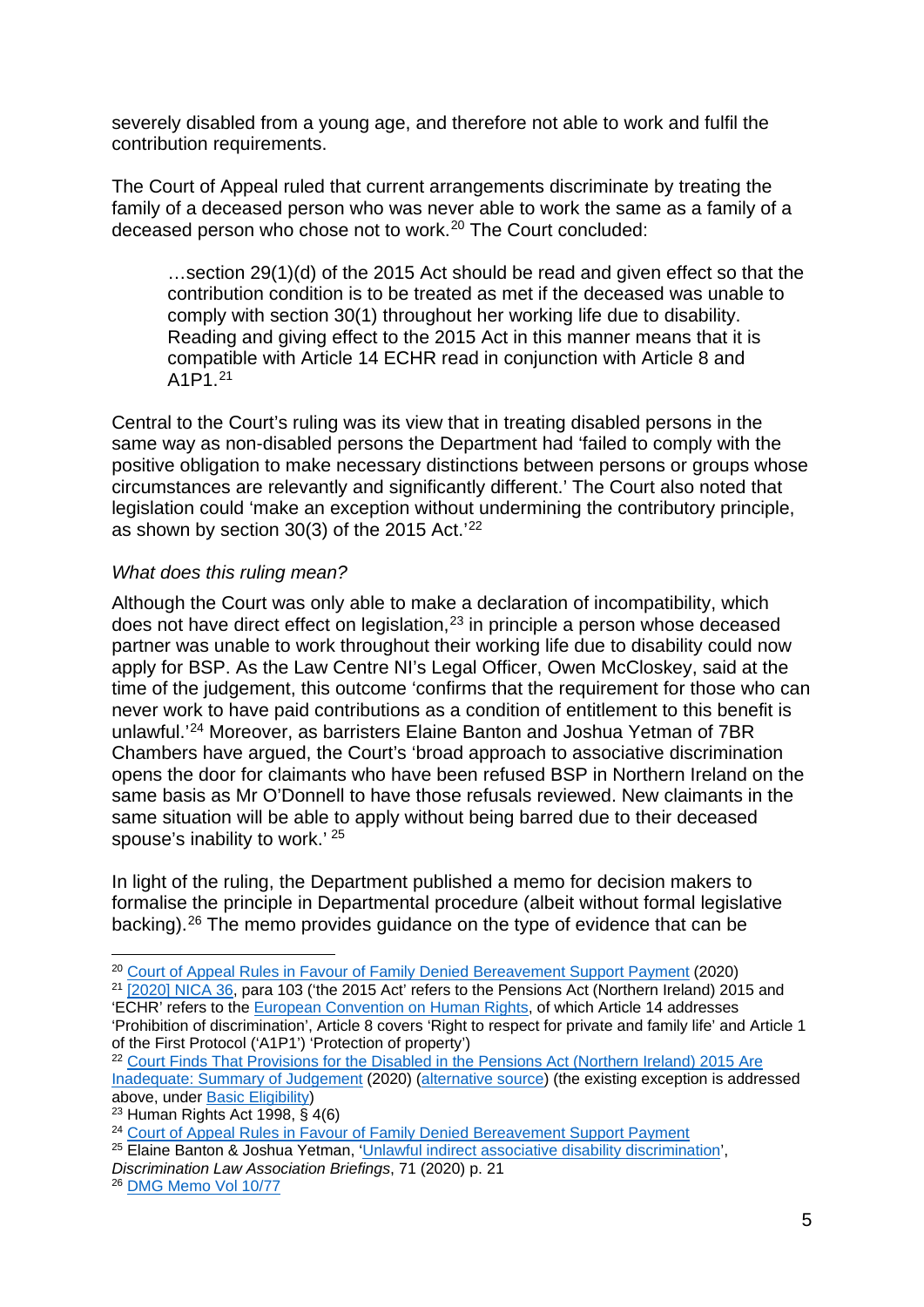considered to demonstrate that a person has been unable to work throughout their working life, such as entitlement to certain benefit or the previous payment of some NI contributions. However, even the Department recognises that the gathering of relevant evidence in these cases could be a source of distress to claimants.

The memo is also notable as it makes clear that the Department will only be applying the Court's judgement to new claims or decisions made from 10<sup>th</sup> August 2020 (the date of the Court's decision). This is to some extent in contrast to the interpretation of Banton and Yetman quoted above, appearing to close off the possibility of revision in cases decided before the Court of Appeal's judgement.

Advice NI also asked the Department whether the BSP application form will be updated to specifically ask if the claimant's deceased partner was unable to work due to illness or disability. Their response was as follows:

The Department does not intend putting a specific question on the BSP application form to ask if the claimant's late spouse civil partner has been unable to work throughout their entire working life due to a disability. Based on BSP claims to date we envisage there will only be a very small number of claimants who may be affected by this change to the interpretation of the legislation.

This criteria is only considered if the first two conditions are not met, i.e.

- that the late spouse or civil partner had paid a minimum of 25 class 1 or class 2 National Insurance contributions in any single tax year during their working life, i.e. an earnings factor at least 25 times the lower earnings limit (LEL) for the year;
- that the deceased was an employed earner and died as a result of an industrial accident or prescribed disease.

Where the above conditions are not met we will then consider whether the deceased was unable to work throughout their working life due to a disability. In the first instance we will use government IT systems to establish if any contributions were paid or if the deceased was in receipt of any benefits, for which they had to be available/seeking work, at any point during their working life.

It will only be if absolutely necessary that we will contact the claimant, initially by telephone, or if we are unable to reach the claimant by telephone (or if they would prefer to respond in writing) or letter to request further information to assist us in making this decision.

As such, claimants in these cases remain to some extent subject to the good offices of the decision maker, albeit with strong case law now in their favour.

#### <span id="page-6-0"></span>*Adviser Checks*

• Was the client's spouse or civil partner unable to work due to disability?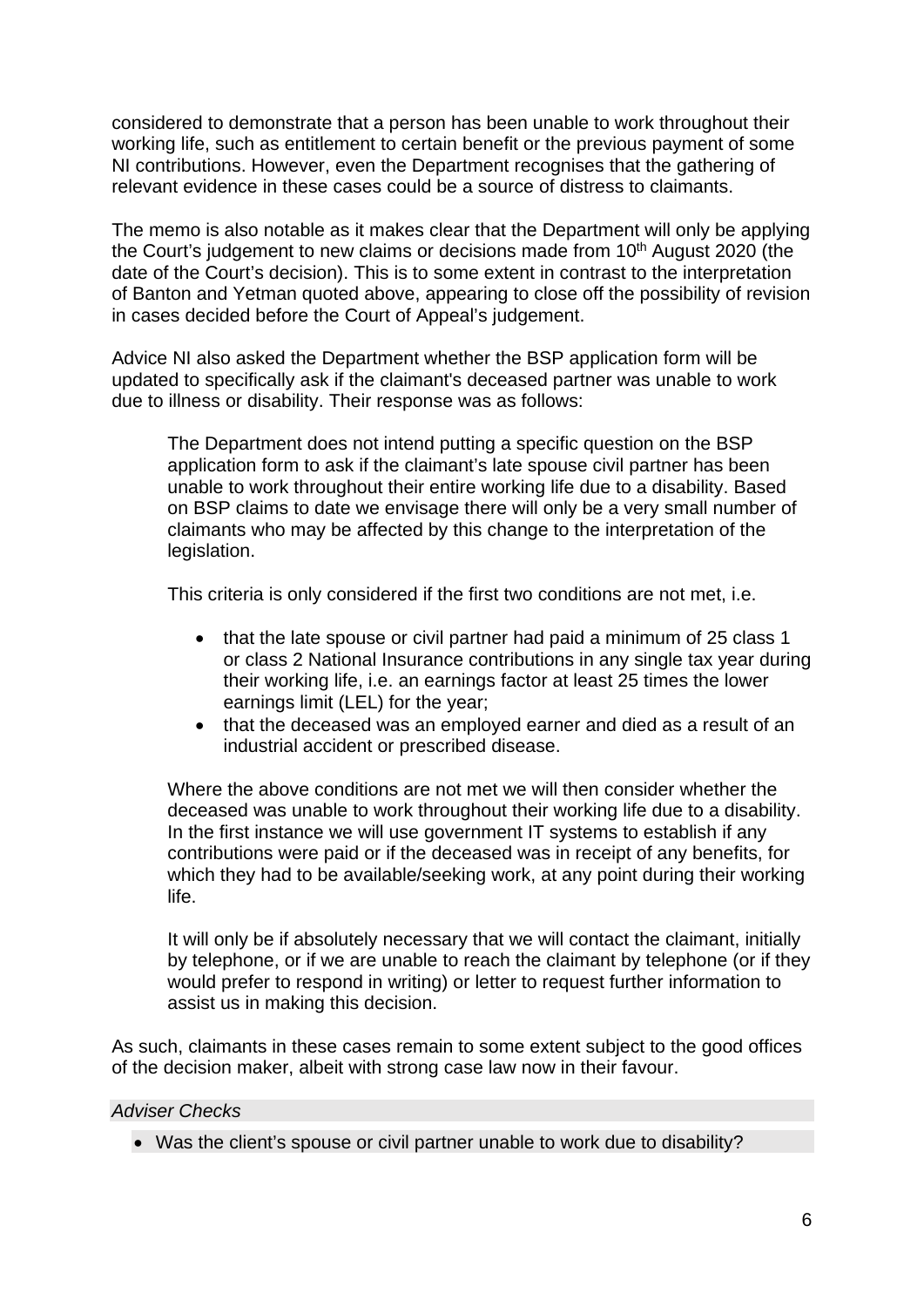- Would there be evidence that the client's spouse or civil partner was unable to work?
- Has the client made a claim and this was refused due to the contribution conditions? Was the Department's decision made after 10 August 2020?
- If the client has not made a claim, did the bereavement occur within the last 21 months?

## <span id="page-7-0"></span>**Cohabiting partners**

Currently, the surviving partner of a cohabiting couple (where the couple live together but are neither married nor in a civil partnership) cannot claim BSP.<sup>[27](#page-7-2)</sup> This was successfully challenged in February 2020, in a case that reflected a 2018 ruling by the Supreme Court in a case dealing with eligibility to Widowed Parent's Allowance.<sup>[28](#page-7-3)</sup>

The Child Poverty Action Group (CPAG) represented two families where the mothers had passed away, leaving the fathers caring for their young children. Both claims for BSP were refused on the grounds that neither couple was married. Judicial review was sought 'on the grounds that the requirement for the deceased person and their partner to have been married or civil partners in order to claim the higher rate of BSP is incompatible with the Human Rights Act 1998' and 'discriminates against children of unmarried couples.' Direct comparison was drawn between eligibility to the higher rate of BSP and entitlement to Widowed Parent's Allowance.<sup>[29](#page-7-4)</sup>

The High Court handed down judgment in the case of Jackson & Others v Secretary of State for Work & Pensions. Mr Justice Holman held that, 'pursuant to section 4 of the Human Rights Act 1998', the requirement under the Pensions Act to be married or in a civil partnership in order to claim higher rate BSP 'is incompatible with Article 14 of the European Convention on Human Rights read with Article 8'. [30](#page-7-5)

### <span id="page-7-1"></span>*What does this ruling mean?*

As in the McLaughlin case, the new ruling recognises the right of *children* (not partners) of bereaved parents to support, whether or not their parents were married or in a civil partnership. The Law Centre NI emphasise that the UK government has accepted this decision, that it is not subject to appeal and that the Minister for Communities committed to supporting the application of the judgement in Northern Ireland. Therefore, surviving partners of a cohabiting couple with children should submit a claim for BSP. Although without a legislative change the claim could still be refused, the claimant would have good grounds to challenge the decision and a template supporting statement to assist advisers has been provided by the Law Centre. [31](#page-7-6)

<sup>&</sup>lt;sup>27</sup> DMG 59011: Pensions Act (Northern Ireland) 2015, § 29(1)(a)

<span id="page-7-3"></span><span id="page-7-2"></span><sup>28</sup> On the 2018 case, see ['Bereavement and Children: Unequal No More?'](https://cpag.org.uk/welfare-rights/resources/article/bereavement-and-children-unequal-no-more), *Welfare Rights Bulletin*, 266 (2018) (the case itself is [\[2018\] UKSC 48,](http://www.supremecourt.uk/cases/docs/uksc-2017-0035-judgment.pdf) also known as the McLaughlin case) 29 [Bereavement Support Payments for Unmarried Parents](https://cpag.org.uk/welfare-rights/legal-test-cases/bereavement-support-payments-unmarried-parents)

<span id="page-7-5"></span><span id="page-7-4"></span><sup>30</sup> [\[2020\] EWHC 183 \(Admin\),](https://cpag.org.uk/sites/default/files/files/Approved%20Judgment.pdf) para 66

<span id="page-7-6"></span><sup>31</sup> ['Bereavement Support Payment and Cohabitees',](https://lawcentreni.s3.amazonaws.com/Legal-Information-Briefing-Bereavement-Support-Payment-and-Cohabitees.pdf) *Law Centre NI Legal Information Briefing* (March 2021)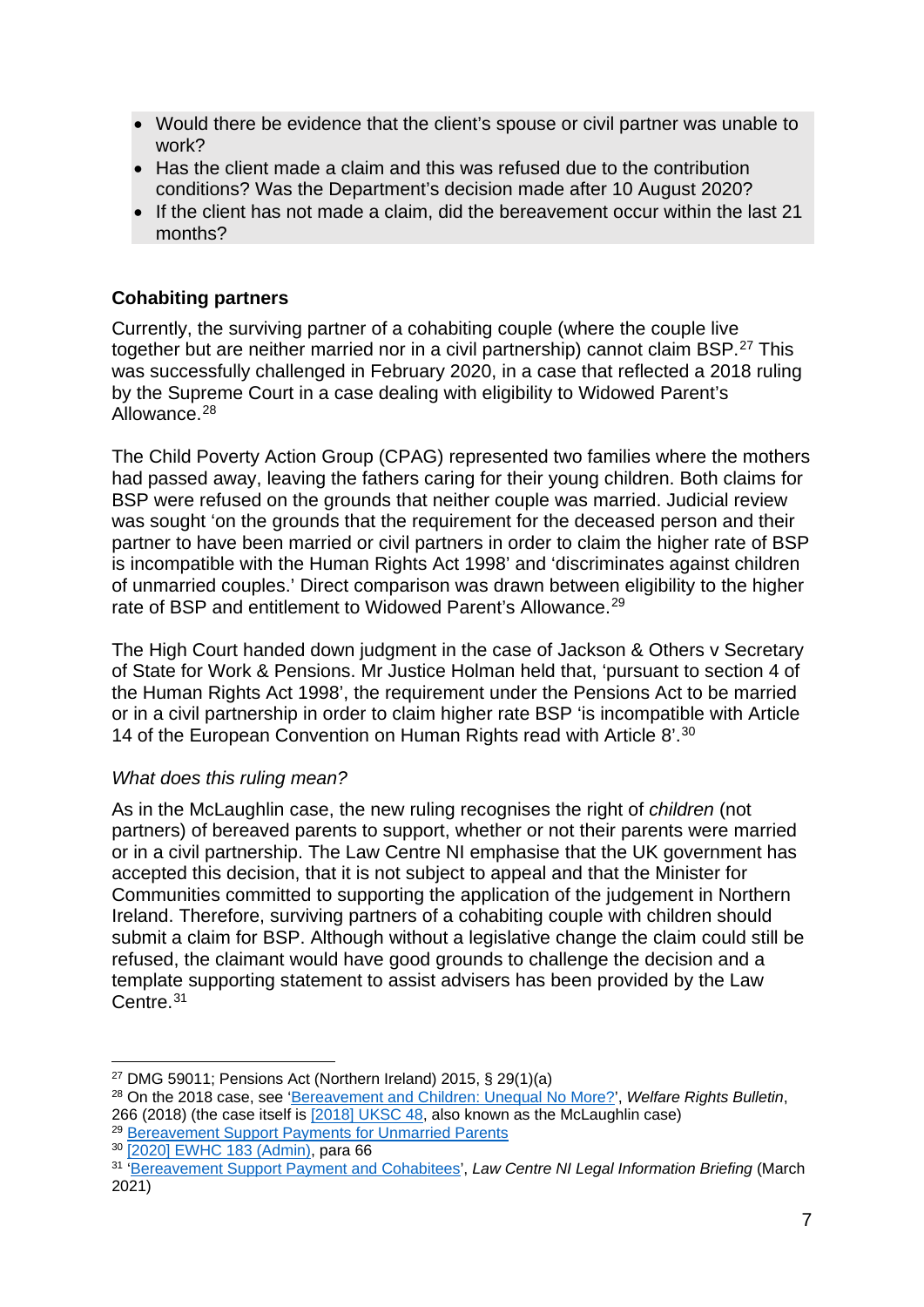As with the O'Donnell case, Advice NI asked the Department whether in light of the ruling they had any intention to update the claim form, to which the Department responded:

The Department for Work and Pensions will be taking forward a Remedial Order to extend eligibility for Bereavement Support Payment and its predecessor Widowed Parents Allowance to cohabitees with children. This will remove incompatibilities with the European Convention on Human Rights from the legislation governing these benefits. The Order will be laid as soon as possible but until such time as it is brought forward the legislation stands as it is.

The Secretary of State referred to the presentation of the draft Remedial Order in a response to a written question tabled on 21 June 2021,[32](#page-8-0) and indeed on 15 July 2021 the draft was laid before Parliament.<sup>[33](#page-8-1)</sup>

As the Explanatory Memorandum makes clear,  $34$  the Order 'makes surviving cohabiting partners with dependent children, who were not in a legal union with the deceased, entitled to the same WPA or BSP payment as those who had been married or in a civil partnership with the deceased and who had dependent children.' In addition, the Order will have 'retrospective effect to 30 August 2018' (the date of the Supreme Court judgement in the earlier McLaughlin case), allowing claims from surviving cohabiting partners from that date.

The Memorandum also outlines the time limits that will apply to claims made in line with the Order:

7.12 If the death occurred after the Order comes into force, there is no change from the current position. That is, the claim has to be made within 3 months of the death to get the full amount of BSP (lump sum and all 18 monthly payments). The claim has to be made within 12 months of the death to get the lump sum, and each monthly payment has a three month claiming window.

7.13 If the death occurred before the Order comes into force, and retrospective payments are due, the time limits for claiming are as follows:

- if the claim is received within 12 months of the Order coming into force, the claimant will receive the full amount of BSP (lump sum and all 18 monthly payments), irrespective of whether the claim is received within 12 months of the death
- if the claim is received after 12 months of the Order coming into force, the claimant will receive 3 backdated monthly payments, plus any remaining monthly payments that are due within 18 months following the date the Order comes into force – no lump sum will be payable

<span id="page-8-0"></span> <sup>32</sup> Dan Jarvis (Lab), [UIN 19588](https://questions-statements.parliament.uk/written-questions/detail/2021-06-21/19588)

<span id="page-8-1"></span><sup>&</sup>lt;sup>33</sup> Bereavement Benefits: Proposal for implementation of the McLaughlin (2018) and Jackson (2020) **[judgments](https://www.gov.uk/government/publications/bereavement-benefits-proposal-for-implementation-of-the-mclaughlin-2018-and-jackson-2020-judgments)** 

<span id="page-8-2"></span><sup>34</sup> [Draft Explanatory Memorandum: Draft Bereavement Benefits \(Remedial\) Order 2021,](https://www.gov.uk/government/publications/bereavement-benefits-proposal-for-implementation-of-the-mclaughlin-2018-and-jackson-2020-judgments/draft-explanatory-memorandum-draft-bereavement-benefits-remedial-order-2021) § 7. Policy background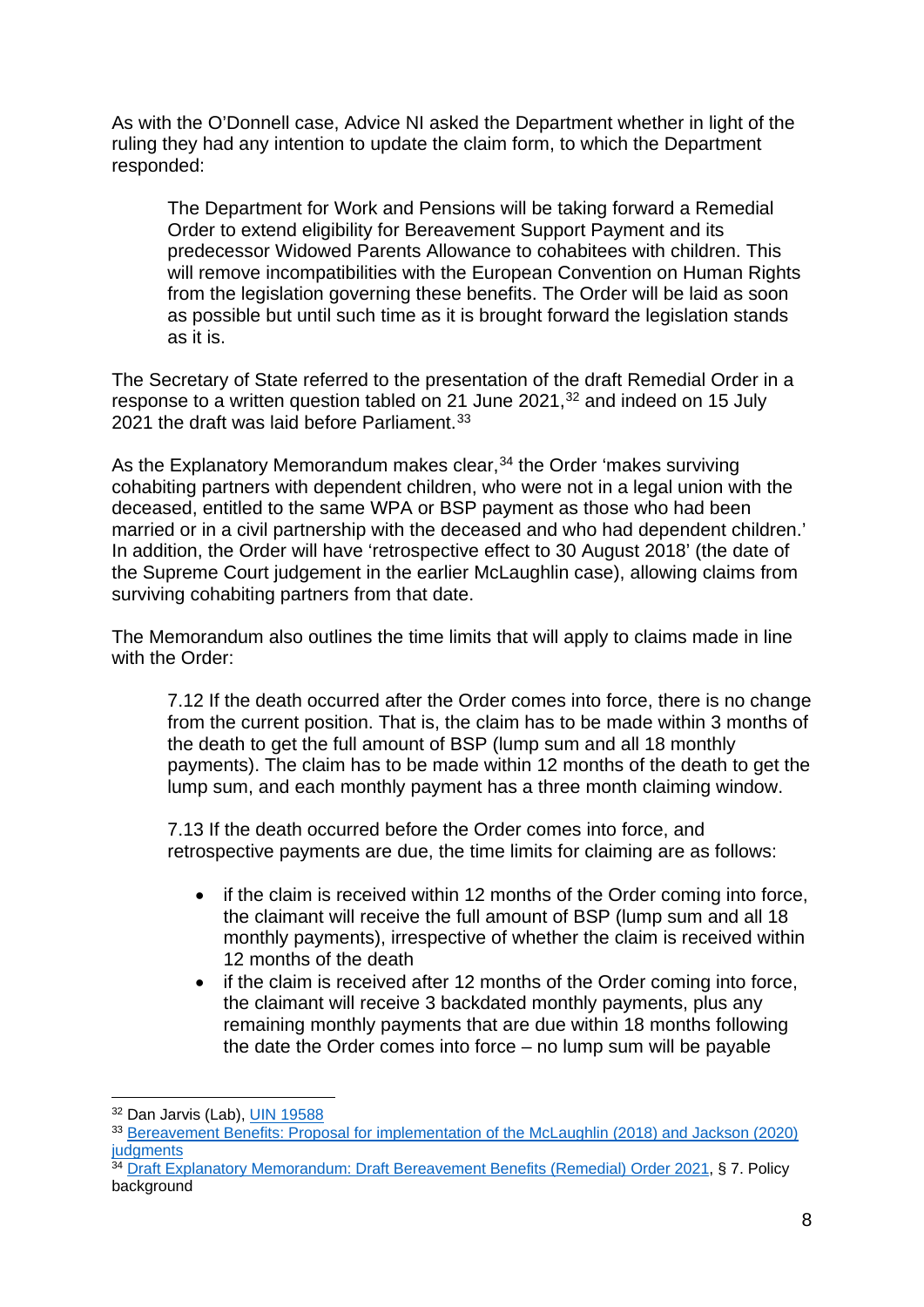At present the Order is before Parliament for amendment and approval, but once it passes into law we will update this Briefing accordingly.

<span id="page-9-0"></span>*Adviser Checks*

- Did the client's bereavement occur on or after 10 August 2018?
- Did the client and their partner have children (and is the client entitled to Child Benefit for them)?

### <span id="page-9-1"></span>**Payable amounts not uprated**

The amount of BSP a person can claim is set out in the Bereavement Support Payment Regulations.<sup>[35](#page-9-2)</sup> Despite regular amendments until 2019, these amounts have remained the same from the introduction of the benefit in 2017 and have not been annually uprated.<sup>[36](#page-9-3)</sup> This means that those applying in 2021 are arguably receiving less than earlier claimants due to inflation. Advice NI recommends that the payable amounts are annually uprated.

<span id="page-9-2"></span> <sup>35</sup> BSP (No. 2) Regs (NI), reg 3

<span id="page-9-3"></span><sup>&</sup>lt;sup>36</sup> Bereavement Support Payment Regulations (Northern Ireland) 2017 [\(as enacted\)](https://www.legislation.gov.uk/nisr/2017/65/contents/made), reg 3